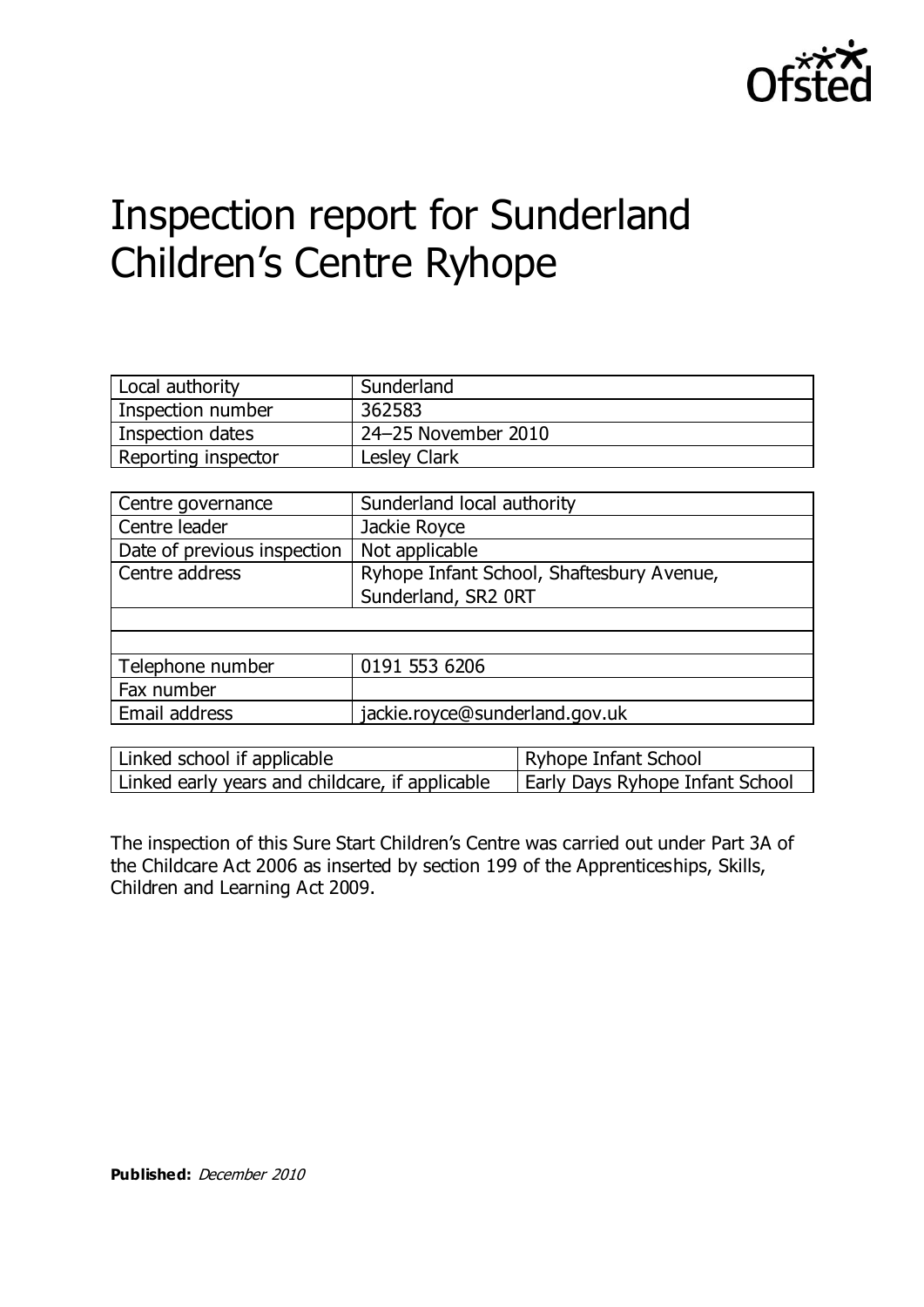

## **Introduction**

The inspection addresses the centre's contribution to:

- facilitating access to early childhood services by parents, prospective parents and young children
- maximising the benefit of those services to parents, prospective parents and young children
- $\blacksquare$  improving the well-being of young children.

The report is made to the local authority and a copy is sent to the children's centre. The local authority may send the report to such persons it considers appropriate and must arrange for an action plan to be produced in relation to the findings in this report.

An inspection of the registered early years/childcare provision was carried out at the same time as the inspection of the centre under Section 3 of the Childcare Act 2006. The report of this inspection is available on our website [www.ofsted.gov.uk.](http://www.ofsted.gov.uk/)

An inspection of the maintained nursery was carried out at the same time as the inspection of the centre under Section 5 of the Education Act 2005. The report of this inspection is available on our website [www.ofsted.gov.uk.](http://www.ofsted.gov.uk/)

This inspection was carried out by two additional inspectors.

The inspectors held meetings with the extended services area coordinator, the senior leadership team, the early years focus group, the family support and outreach focus group, the health team focus group, the volunteering and pathway to employment focus group, parents, partners and volunteers.

They observed the centre's work, and looked at sessions in operation at the children's centre and at nearby locations, as well as a range of relevant documentation.

## **Information about the centre**

Ryhope Children's Centre serves a predominantly White British community. It is located in three rooms in Ryhope Infant School, a shared community room and a community association building is a short walk away. The centre has been working to provide the full core offer for children's centres in a deprived area since 2006.

Two-thirds of the population live in owner-occupied housing, one third live in housing association rented properties and a very small proportion live in privately rented accommodation. The catchment area changed in 2009, extending the reach area to the south as well as the east of the city. The majority of working adults are in lowpaid employment. Around 40% of the population has no qualifications. Just under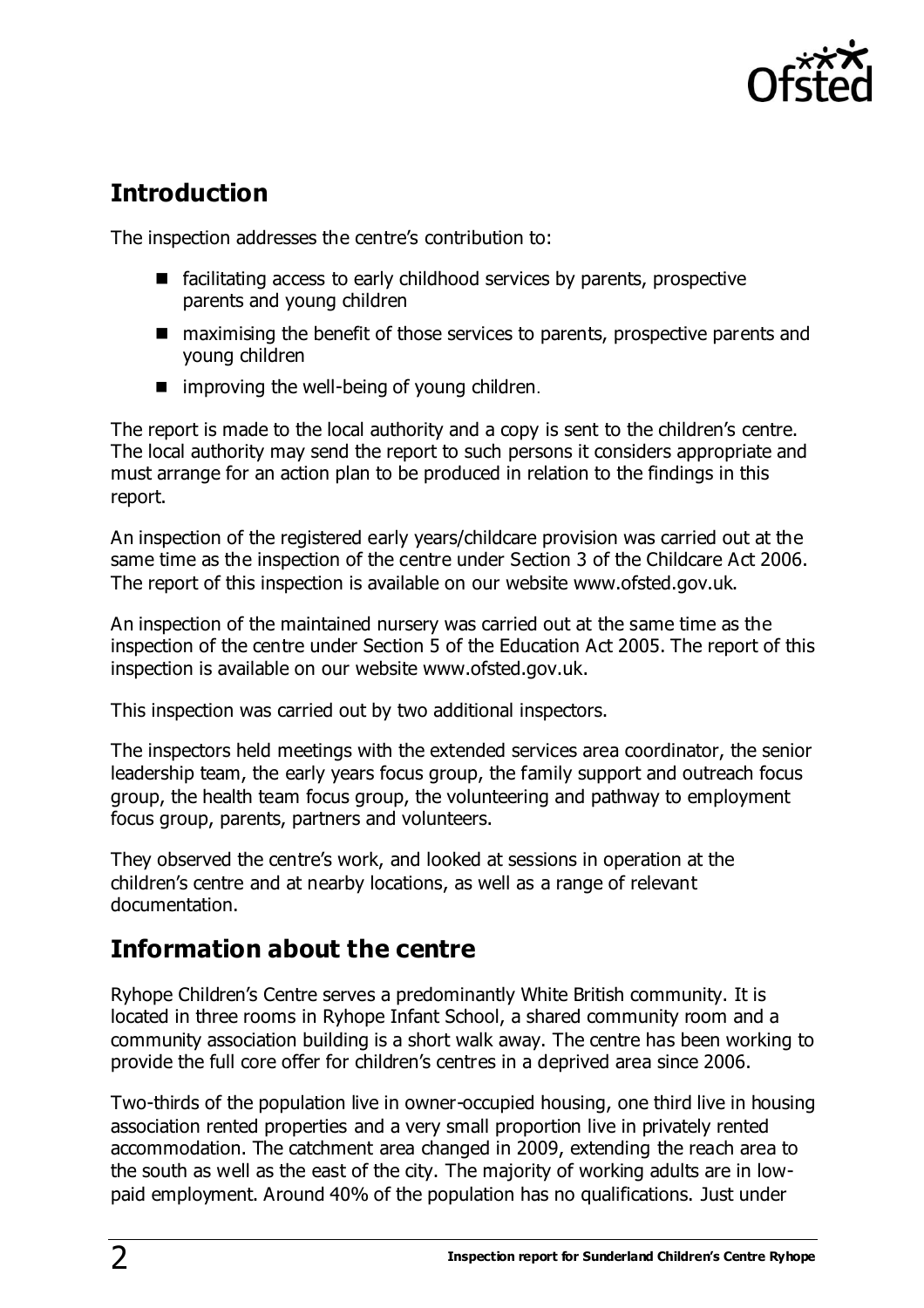

10% of families are lone parents with dependent children; 6% of the population are under four years old; and 60% of the children who live in the area live in the bottom 30% according to the deprivation index.

Governance of the centre is provided by the local authority, in conjunction with the advisory board and includes providers, members of the local community and users that attend the children's centre. An extensive range of health, family support and education services are provided, with partnerships with associated professionals in social care and employment.

Childcare is provided through different types of 'play and learn' sessions at the centre and Early Days and nursery provision at Ryhope Infant School. Attainment on entry to early years provision is well below the level expected. The findings of the Ofsted inspection of Ryhope Infant School in the same week were taken into account for this inspection. This report can be viewed at www.ofsted.gov.uk.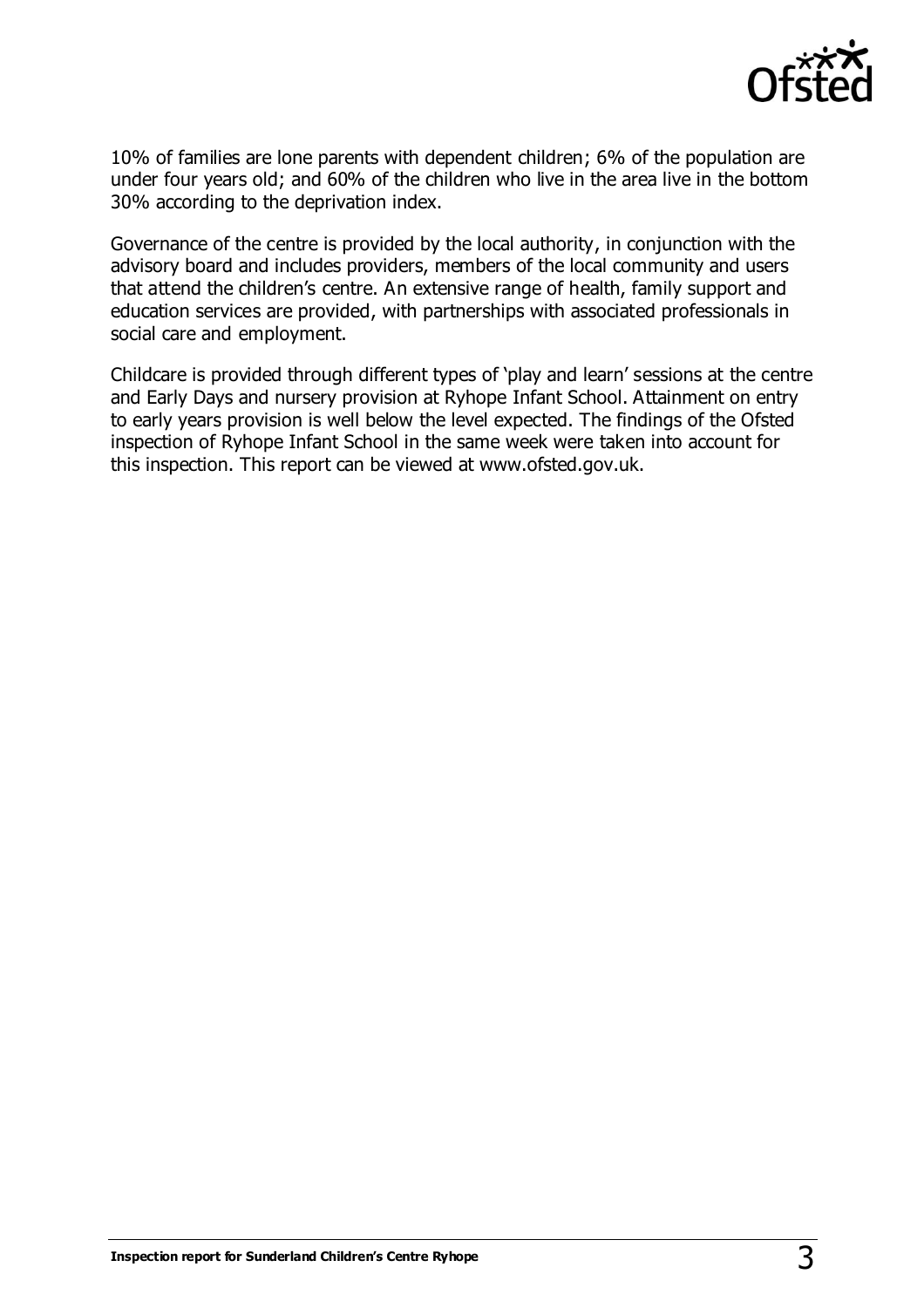

## **Inspection judgements**

**Grades: 1 is outstanding, 2 is good, 3 is satisfactory, and 4 is inadequate**

#### **Overall effectiveness**

**The effectiveness of the children's centre in meeting the needs of and improving outcomes for users and the wider community**

#### **Capacity for sustained improvement**

**The centre's capacity for sustained improvement, including the quality of its leadership and management**

| $\overline{\mathbf{2}}$ |  |
|-------------------------|--|
| $\overline{\mathbf{2}}$ |  |

### **Main findings**

Ryhope Children's Centre is well led and managed and highly regarded by the families who use its services. Parents and volunteers report very positively on the support they receive. In many instances, their association with the centre has transformed their lives. The contribution to leadership and management made by the early years team, the community and family support team and the health team, is impressive and has a very positive impact on outcomes for users. Three areas of the centre's work are outstanding. Users, adults and children alike enjoy and achieve exceptionally well, both educationally and in their personal, social and emotional development. This is because the range of services, activities and opportunities are outstandingly well-matched to their needs. Outstanding partnerships with other agencies give the centre the flexibility to tailor its services to suit individuals.

Since the centre opened, there has been a steady increase in the numbers of families accessing its services. Managers have a good understanding of the needs of local families. There is a strong emphasis on promoting equality and diversity within its very largely White British community. A strength is the inclusion of fathers and of children and adults with special educational needs and/or disabilities. The centre acknowledges that it is not fully reaching a small sector of the population who are hardest to engage.

The centre provides a good range of services. Safeguarding and security procedures are good. Users have confidence in the centre to help them and they receive very good advice about how to keep themselves and their children safe. The centre has thriving early years and family support groups, which have a very positive impact on the health and well-being of users. While the centre has some success with smoking cessation for pregnant mothers who are over 20 years old, it has limited success with those who are under 20.

A strong senior leadership team plans for, monitors and evaluates all centre developments. They have an accurate understanding of the strengths and weaknesses of the provision and are taking effective action to remediate these. The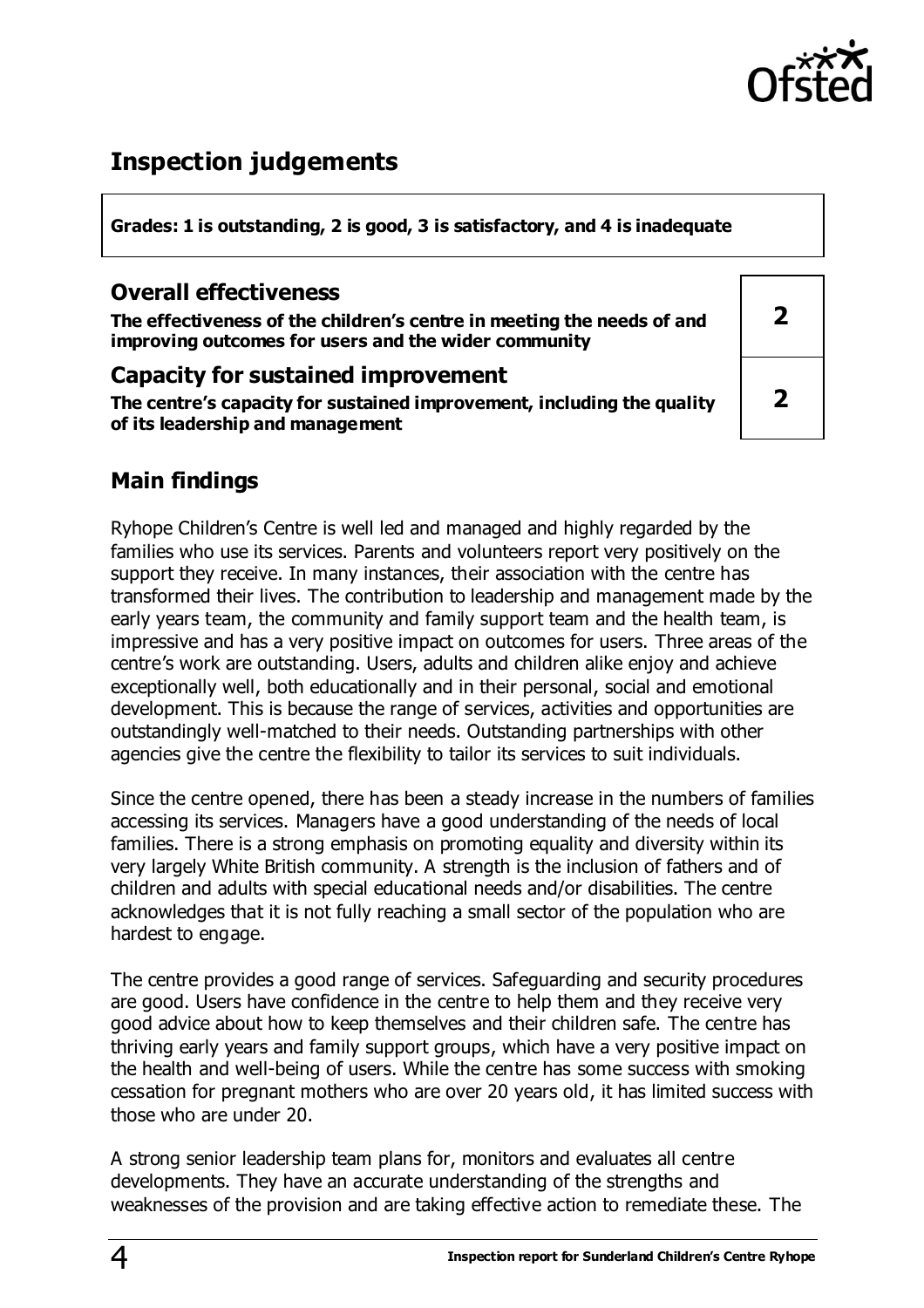

advisory board supports this well. Although parents are represented on the board, they are not fully involved at a strategic level in shaping the direction of the children's centre. The centre has good capacity for sustained improvement because it can demonstrate that it is making a big difference to the lives of many children and adults, and that each year it reaches out successfully to more and more people. It has a strong commitment to bring about further improvements.

#### **What does the centre need to do to improve further?**

#### **Recommendations for further improvement**

- Further extend the work in the reach area to more fully include and to provide the necessary support for those who are hardest to engage.
- Target the under 20-year-olds to encourage and support them to stop smoking during pregnancy.
- Further involve parents at a strategic level in shaping the direction of the children's centre.

#### **How good are outcomes for users? 2**

Parents and children know that to be healthy they need to 'eat well and move more'. Popular sessions such as 'Busy Bodies' help parents and children to play together energetically, bouncing on musical mats, for example, or doing the hula hoop. As a result, the proportion of children under the age of five who are obese is below the national average. The proportion of mothers initiating breastfeeding is slightly below both the local and national average, but an above average proportion sustain breastfeeding because of the good support they receive. The centre has more success with helping pregnant mothers who are over 20 years old to stop smoking than it does with those who are under 20. Families benefit from the excellent mental and emotional health support they receive.

Children and users feel very safe at the centre and comfortable to discuss any concerns or issues they might have. Users talk to staff readily on courses and feel they are listened to. Children with special educational needs and/or disabilities or who have a child protection plan are kept safe from harm because staff are vigilant in ensuring they are not at risk. The common assessment framework is used very well indeed to identify those known by the centre to be most at risk and to safeguard them. This is aided by excellent partnership working between health and social care. Users access a wide range of leaflets and expert guidance. Family and parenting support is improving parents' skills and reducing incidents of harm or accidents to children. After a brief gap in health visitor services, due to staffing changes, outreach in terms of safety information has improved dramatically. Currently, 100% of families on the centre's list have a safety pack. There has been a reduction in the number of accidents as a result. Parenting programmes are helping parents to manage their children's behaviour well and to respond with positive rather than negative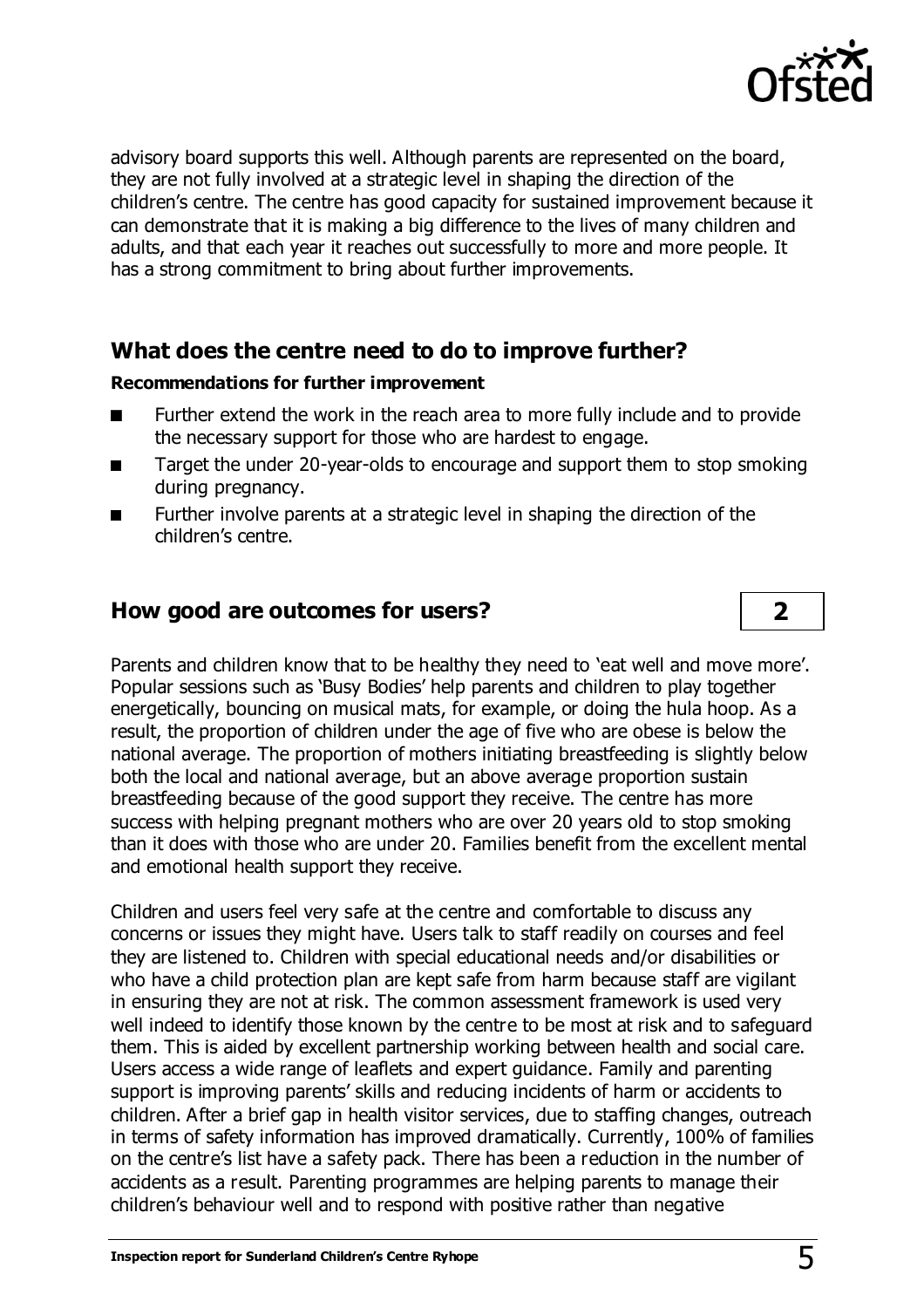

strategies. The centre has yet to fully reach those who are hardest to engage. The centre has narrowed this down to two streets, but it has still to re-engage with people who have moved from houses which were demolished during the past year.

Children make outstanding progress from their starting points. The proportion reaching expected levels for their age increases considerably each year. The gap between the lowest achieving 20% of children and others reduced by 16.4% in 2009. Children are exceptionally well prepared for school. The 'Early Days' and 'Play and Learn' activities provide a seamless link with the Nursery and Reception classes. Children develop into confident learners who ask lots of questions and persist at tasks. Many parents go on to become volunteers at the centre because the centre actively involves users in helping others, for instance in breastfeeding classes. A good proportion of volunteers go on to paid employment as a result of the work experience, training and qualifications they gain at the centre. Parents are ambitious and have high aspirations for themselves and their children. Users clearly enjoy learning at the centre and are proud of their achievements. For example, one group produced high quality Christmas cards and animatedly discussed how to make them at home with their children. The very positive responses to questionnaires at the end of courses confirm users' high levels of enjoyment.

Children behave well because they are active, happy and busy. They have lots of activities to choose from which stimulate their curiosity. They learn to share and take turns, and know that they have to be gentle with babies or else they might hurt them. Users demonstrate their ability to make choices, choosing to access courses and training because they want to change their lives. Children and adults with communication difficulties are able to make their preferences and views known because the centre fully includes them in all activities. The centre's role in the life of the community has developed apace in the four years since it started. A group of parents manage the 'Inspiration' fund which involves them reading through applications each month for funding for community activities. For example, this funded a fishing trip for dads and disabled children. The involvement of parents at a strategic level in governance is underused. Although they are part of the advisory board their input is not as extensive as it should be.

Children make good progress in developing skills for the future. Their well-being is improving because parents are increasing their economic stability and independence. Good information, advice and support enable users to access the training, courses and services they need. Take-up rates for these are good and improving steadily. As a result, users are gaining in confidence, with increasing numbers moving from informal to formal learning each year. For example, in 2009, 41 out of 100 parents gained qualifications and 8 gained employment.

These are the grades for the outcomes for users

**The extent to which children, including those from vulnerable groups, are physically, mentally and emotionally healthy and families have healthy lifestyles**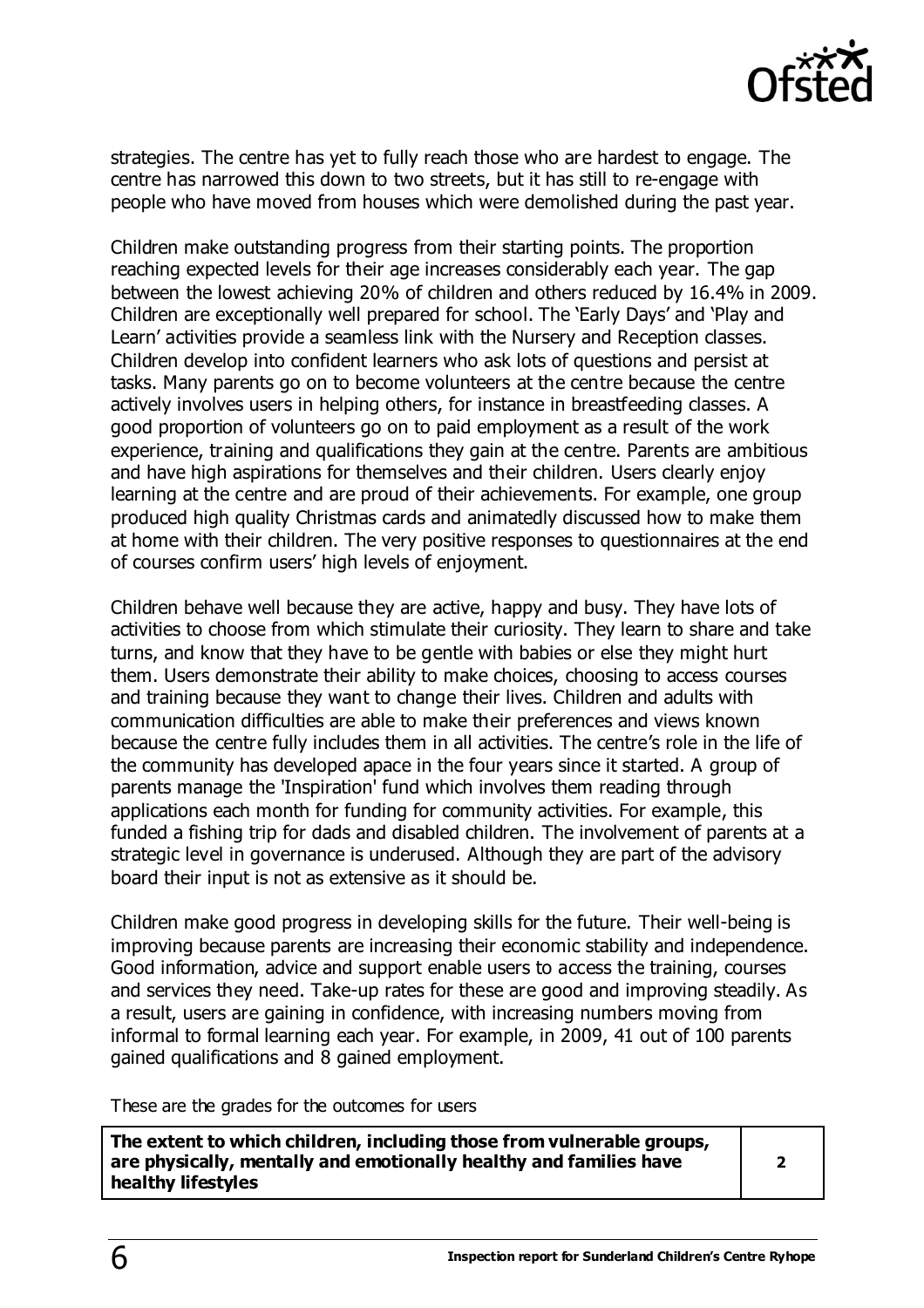

| The extent to which children are safe and protected, their welfare<br>concerns are identified and appropriate steps taken to address them                               | $\overline{\mathbf{2}}$ |
|-------------------------------------------------------------------------------------------------------------------------------------------------------------------------|-------------------------|
| The extent to which all users enjoy and achieve educationally and in<br>their personal and social development                                                           | 1                       |
| The extent to which children engage in positive behaviour and develop<br>positive relationships and users contribute to decision-making and<br>governance of the centre | 2                       |
| The extent to which children are developing skills for the future and<br>parents are developing economic stability and independence including<br>access to training     | 2                       |

#### **How good is the provision? 2**

The centre works very well in partnerships with other agencies to ensure that assessments, such as those carried out under the common assessment framework and assessments of children with special educational needs and/or disabilities, are accurate and well-informed. The information is used extremely well to ensure that children's interests are taken fully into account when planning learning activities. Ongoing assessments and daily observations, collated into informative 'learning journeys,' demonstrate children's excellent progress. The achievements of adult users are recorded and analysed. A good proportion gain accredited qualifications and have aspirations, because centre staff have accurately gauged their potential. The centre does not reach the hardest to engage groups as extensively as others and so although the centre's work is very positive for all who access its services, it misses a small but significant part of its reach area.

Highly effective links between the children's centre, 'Early Days' provision and the nursery promote children's learning and development exceptionally well. Users confirm how much they enjoy and benefit from the services offered. There is a large uptake for parentcraft courses. Parents comment appreciatively, saying, 'It's a great place to come and we learn a lot.' The 'Getting to know your Baby' group is very effective at helping parents understand how important are the social and emotional well-being aspects of their children's development. The centre promotes personalised learning extremely well and activities are of high quality. For example, the 'messy play' sessions provide parents with a fund of ideas to use at home as well as providing highly enjoyable learning experiences with their children. The centre promotes individual learning and support for children with special educational needs and/or disabilities especially well.

The quality and range of services offered by the centre are good and reach the needs of the greater part of the community. The integrated service approach works very well indeed, ensuring that children and families in difficult circumstances get high quality individual support and care. For example, users have a named adult with whom they can develop a trusting relationship and who oversees the whole package of support they and their children need. Services within the centre are adapted to meet the changing needs of the community.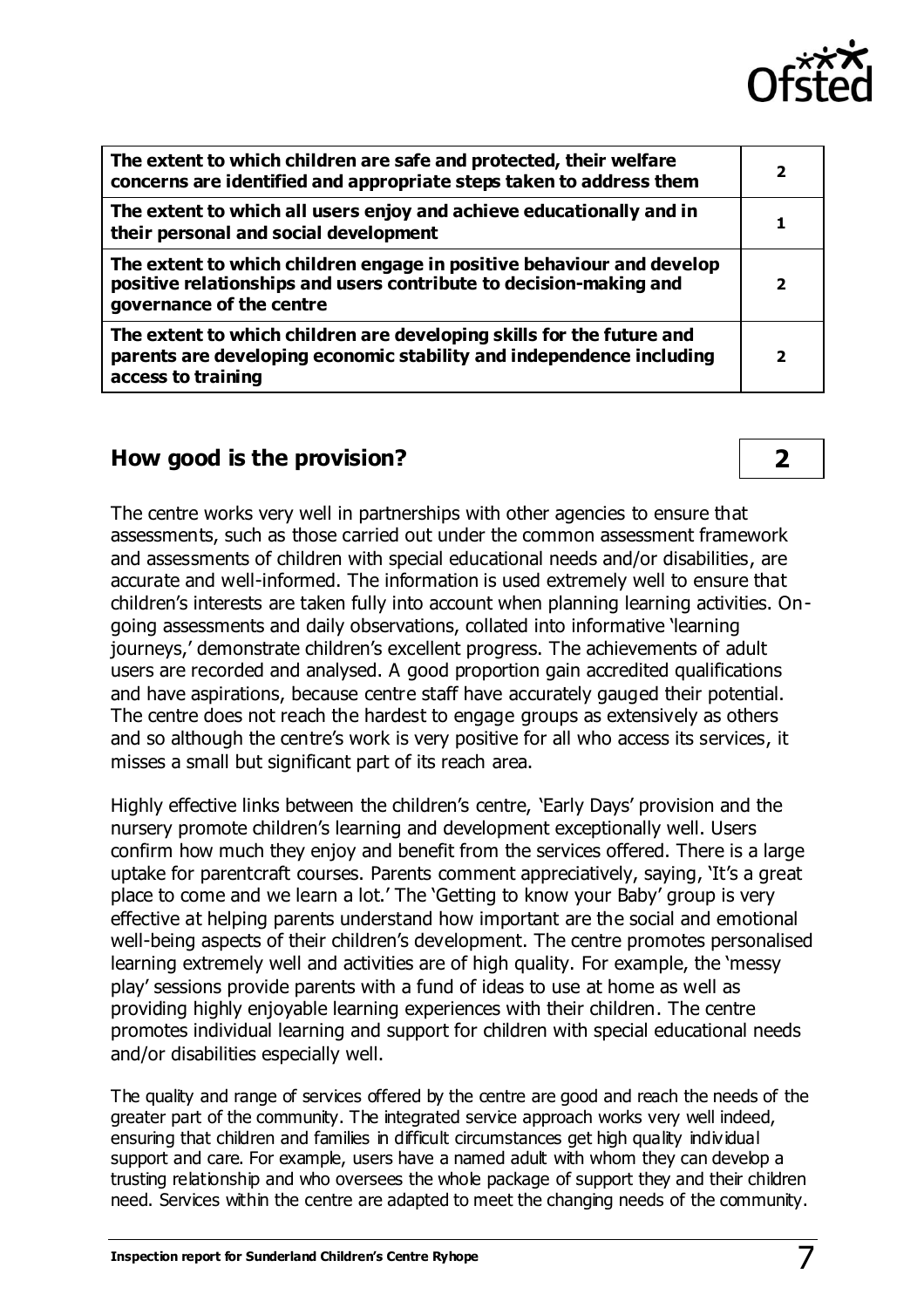

The participation rates are good and improving.

The good quality care for young children, parents and other users is carefully tailored to their needs. It is well coordinated and flexible so that parents get a complete package of care. For example, because a proportion of staffing is also employed on a flexible basis, provision can be adapted at short notice to cater for families' changing needs. Individual users speak very highly of the support they and their families receive. In 'play and learn' sessions, for example, staff chat to parents informally about their children's sleep patterns and eating habits, so that users feel comfortable with talking about small concerns and worries. This relaxed approach in turn helps staff to identify when users actually need greater help. The centre is especially good at guiding and supporting children with special educational needs and/or disabilities. Users receive good guidance and support on health and safety issues and on accessing support. Staff model good practice in day-care sessions. The Child and Family Support Service offers information to families around benefit advice and debt management, and can support families through times of temporary crisis.

These are the grades for the quality of provision

| The effectiveness of the assessment of the needs of children, parents<br>and other users                                   | 2 |
|----------------------------------------------------------------------------------------------------------------------------|---|
| The extent to which the centre promotes purposeful learning,<br>development and enjoyment for all users                    |   |
| The extent to which the range of services, activities and opportunities<br>meet the needs of users and the wider community |   |
| The quality of care, guidance and support offered to users within the<br>centre and the wider community                    |   |

#### **How effective are the leadership and management? 2**

Leaders and managers at all levels make a good contribution to ensuring the centre runs smoothly. Governance and accountability arrangements are clear. Service provision is well planned and partners are closely involved in promoting good quality integrated provision. The leadership and management team analyse the provision and outcomes rigorously. Leaders have an accurate view of the centre's strengths and areas for improvement. The centre has identified precisely where it needs to target its efforts but recognises it still has some way to go to reach those who are hardest to engage. The detailed development plan is shared with the advisory board and makes clear the priorities for action. This is underpinned by very good use of data. The centre is aware that although parents are part of the advisory board, their involvement is very much at the local rather than strategic level.

The centre uses and manages its resources well to meet users' needs. It gives good value for money. The environment is very welcoming and safe and users' views are taken fully into account. For example, the centre use the community association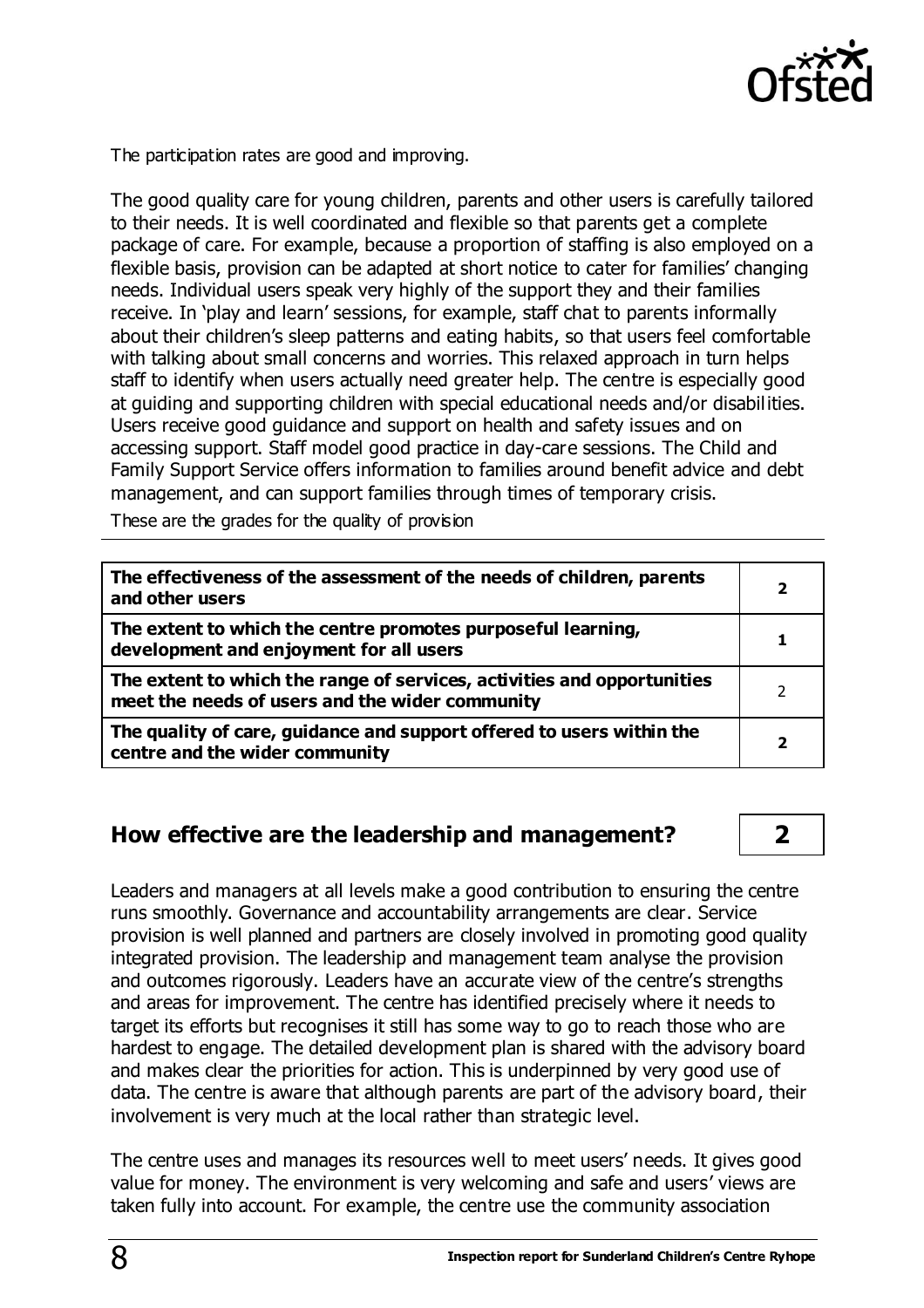

building so as to cater for those parents who find school inhibiting. Staff are deployed effectively and with sufficient flexibility to meet users' changing needs. As a result, services are sustainable because the number of users is growing steadily each year.

The centre promotes equality of opportunity well. As a result, users gain in confidence, have raised expectations of themselves and gaps between different groups are closing. Children who are vulnerable or who have special educational needs and/or disabilities are especially well provided for. Through links with the health team, volunteers are matched with families and this provides additional informal support. The centre pursues ambitious strategies for those groups of users who may be subject to discrimination. Consequently, users with disabilities are proactive and feel their contributions are valued. The centre's publicity is designed to be 'men-friendly' and uses positive images of minority ethnic groups.

Safeguarding is very thorough and all regulations are met. The centre's policies and procedures are in line with government and local requirements. All staff and volunteers have appropriate checks and these are up-to-date. All staff working in the centre receive suitable training in first-aid and child protection. They know what actions to take in the event of a safeguarding issue. The centre has a good track record of early intervention and multi-agency cooperation. The identification of and support for emotional health and well-being is a notable strength. Staff have suitable training and awareness so as to ensure that victims of domestic violence get the support they need. All courses, training events and adult/child activities are fully risk assessed.

Outstanding partnerships with other agencies ensure the integrated delivery of services. This stems from the leadership and management team, and a team of specialists, who in turn lead a group representing key partner agencies in providing early childhood services for children and their families. The result is a highly effective 'joined up' approach, which gives the flexibility to meet known and unforeseen needs. This excellent partnership working enhances opportunities for users and has a very positive impact on improving outcomes.

The centre regularly asks users for their views and uses these to shape the provision. Users express strong levels of satisfaction, saying the services are 'brilliant', 'fantastic', and 'gives us one-to-one with our kids and helps us to interact with others'. Users say that the centre reaches out to them and helps them gain in confidence, agreeing that 'it is a bridge for real life'. Through using volunteers the centre is reaching out to engage those who are not accessing the services. This is developing well, although there is still some way to go to fully include all those who are hardest to reach and/or need a lot of support.

These are the grades for leadership and management

| The extent to which governance, accountability, professional     |  |
|------------------------------------------------------------------|--|
| supervision and day to day management arrangements are clear and |  |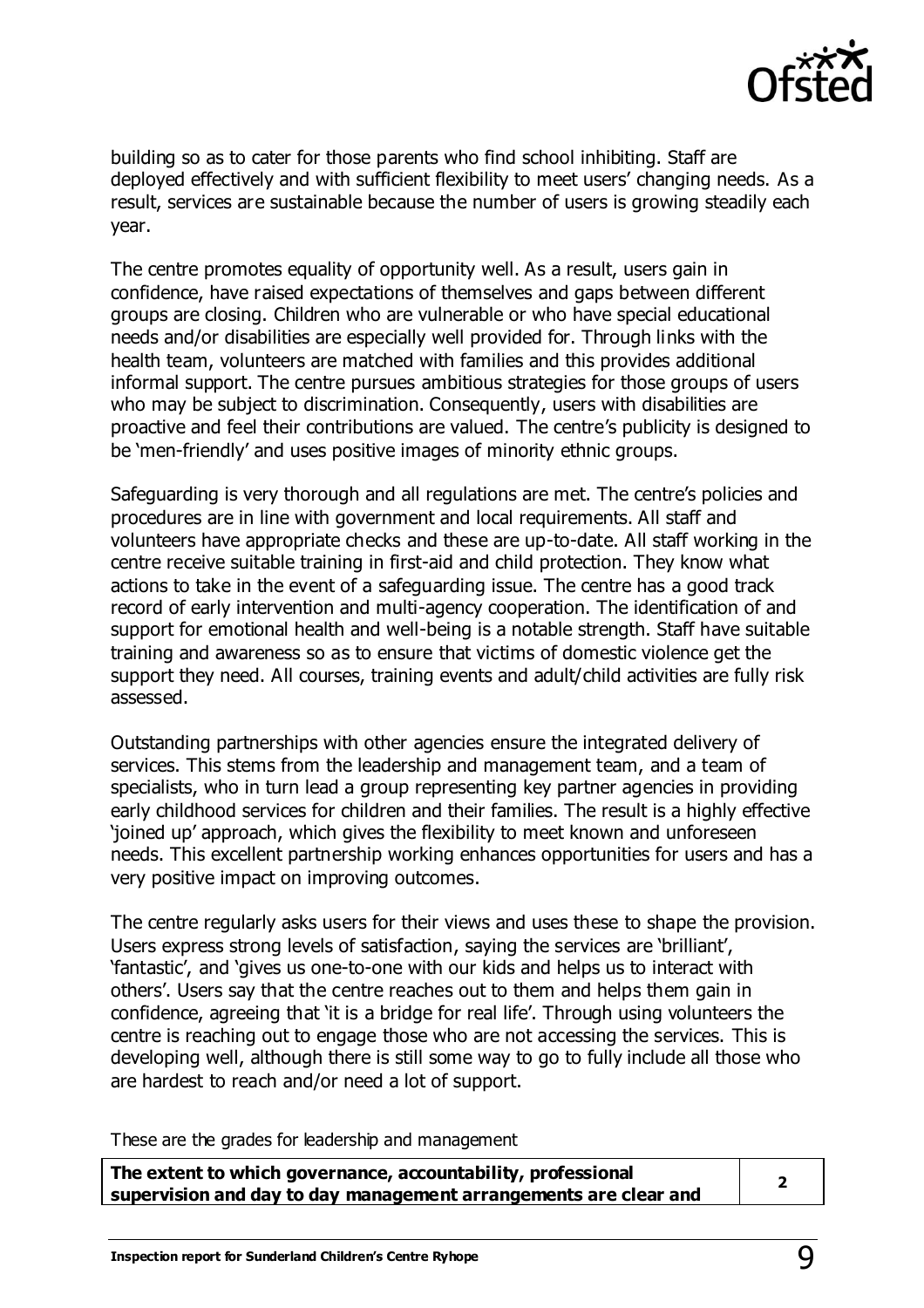

| understood                                                                                                                                                         |                         |
|--------------------------------------------------------------------------------------------------------------------------------------------------------------------|-------------------------|
| The extent to which ambitious targets drive improvement, provision is<br>integrated and there are high expectations for users and the wider<br>community           | $\overline{\mathbf{2}}$ |
| The extent to which resources are used and managed efficiently and<br>effectively to meet the needs of users and the wider community                               | $\overline{2}$          |
| The extent to which equality is promoted and diversity celebrated,<br>illegal or unlawful discrimination is tackled and the centre fulfils its<br>statutory duties | $\overline{2}$          |
| The effectiveness of the centre's policy, procedures and work with key<br>agencies in safeguarding children and, where applicable, vulnerable<br>adults            | $\overline{\mathbf{2}}$ |
| The extent to which evaluation is used to shape and improve services<br>and activities                                                                             | $\overline{2}$          |
| The extent to which partnerships with other agencies ensure the<br>integrated delivery of the range of services the centre has been<br>commissioned to provide     | 1                       |
| The extent to which the centre supports and encourages the wider<br>community to engage with services and uses their views to develop the<br>range of provision    | $\overline{\mathbf{2}}$ |

### **Any other information used to inform the judgements made during this inspection**

The findings of a concurrent inspection of early years, childcare and nursery provision at Ryhope Infant School contributed to the children's centre report and judgements.

Any complaints about the inspection or the report should be made following the procedures set out in the guidance 'Complaining about inspections', which is available from our website: [www.ofsted.gov.uk.](http://www.ofsted.gov.uk/) If you would like us to send you a copy of the guidance, please telephone 0300 123 1231, or email [enquiries@ofsted.gov.uk.](mailto:enquiries@ofsted.gov.uk)

## **Summary for centre users**

We inspected the Ryhope Children's Centre on 24–25 November 2010. We judged the centre as good overall.

Thank you very much indeed for taking the time and trouble to talk to us and tell us all about your children's centre. A special 'thank you' goes to all the mums, dads and volunteers who came in specially to see us. Those of you we spoke to told us how much you like coming to the centre and how much it has helped you. Some of you